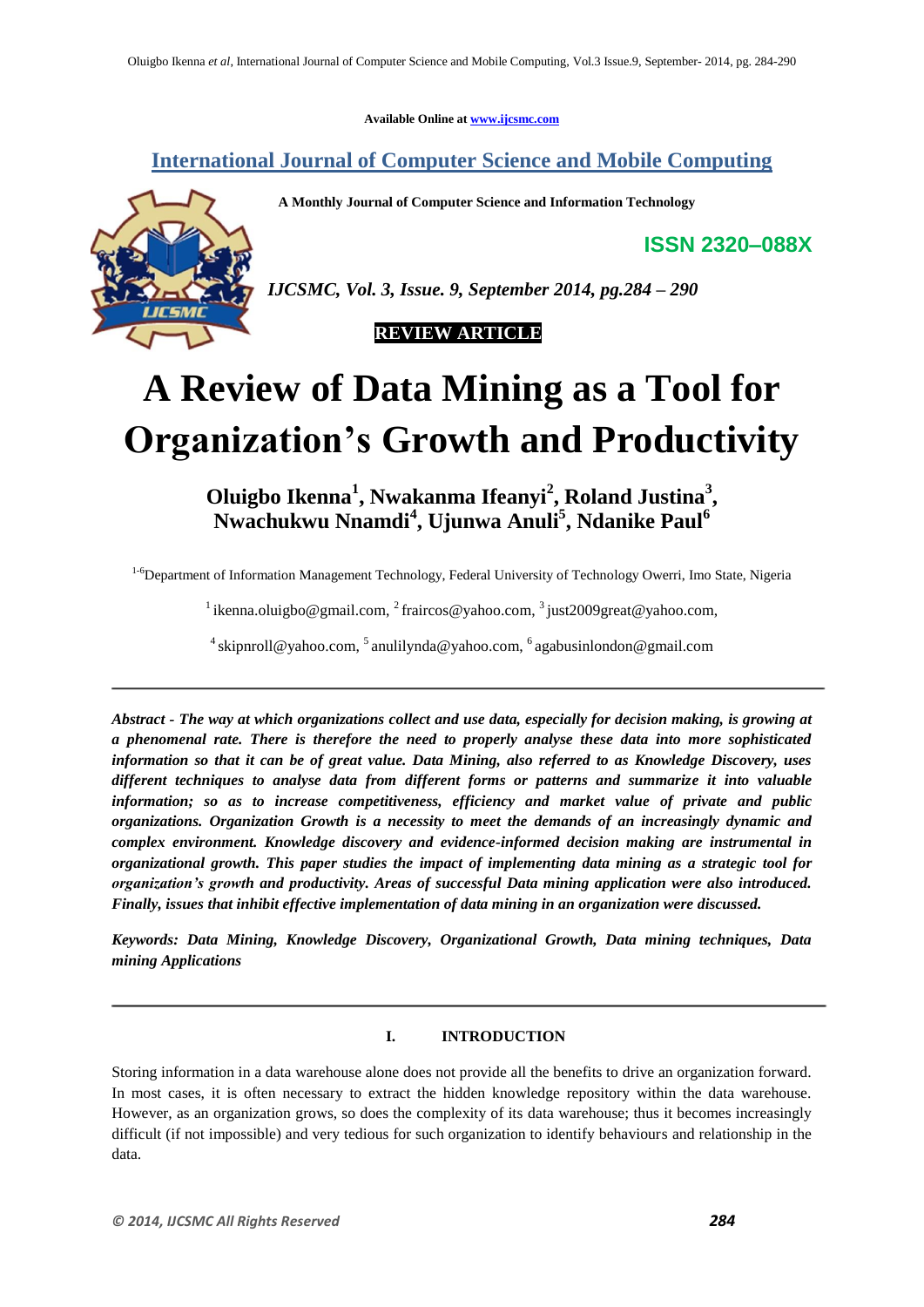Such organization might be faced with these pressing problems:

- 1. Abundance of data in the data warehouse and need for more powerful data analysis tool
- 2. "Data tombs" a situation where data archives are rarely visited
- 3. Decisions are made not on the abundance of data, but on a decision maker's intuition
- 4. No tool to extract data embedded in vast amount of data
- 5. Users or domain experts manually inputs knowledge; which is time consuming, costly and prone to biases and errors. [1]

Data mining is one of the best ways for an organization to analyse data using software techniques for finding hidden and unexpected pattern and relationship from a huge amount of data.

According to reference [2], Data mining is a knowledge discovery using a sophisticated blend of techniques from traditional statistics, artificial intelligence and computer graphics. Simply put, Data mining is the process of extracting valid, previously unknown, comprehensible, and actionable information from large databases and using it to make crucial business decisions.

Basically, the goals of data mining are threefold [2];

- 1. Explanatory: To explain some observed event or condition, such as why marketing of foot wears have increased in Nigeria
- 2. Exploratory: To analyse data for new or unexpected relationships, such as finding employees with similar job description
- 3. Confirmatory: To explain a hypothesis, such as whether female employees in an organization are more likely to be highly motivated than their male counterparts.

Data mining can provide huge paybacks for companies who have made significant investment in data warehousing. Data mining is a technology that has already been integrated into business operations of organizations for their growth and development.

## **1.1 RELATED WORK**

Reference [3] worked on the role of data mining in the successful implementation of Customer Relationship Management (CRM). They described the success factors of CRM as Change Management, Operation Management, Knowledge Management, Marketing Management, Customer Support Management, Sales Management, Technology Management and Project Management.

Reference [4] worked on the role of data mining in strategic management. They analysed the problems involved with implementation data mining as a strategic management tools. The problems include Data quality problems, Training the Staff, Applying DM Tools to Business Problems Blindly, The Environment May Change over Time, and Difficult to Convince Management.

## **II. DATA MINED IN AN ORGANIZATION**

Whether it is a simple quantitative data such as employee's salary and age, or complex qualitative elements such as multimedia and hypertext documents, different organization mine various kind of data for its productivity and growth. According to [5], the kind of data that can be mined from an organization includes but not limited to the following;

**2.1 Business Proceedings**: Transactions can either be between one or more organizations, or within an organization. The type of business transactions can be for marketing, sale, purchases; banking e.t.c. channelling an organization towards carrying out the right business proceeding at any point in time can help boost productivity, hence increasing organizational growth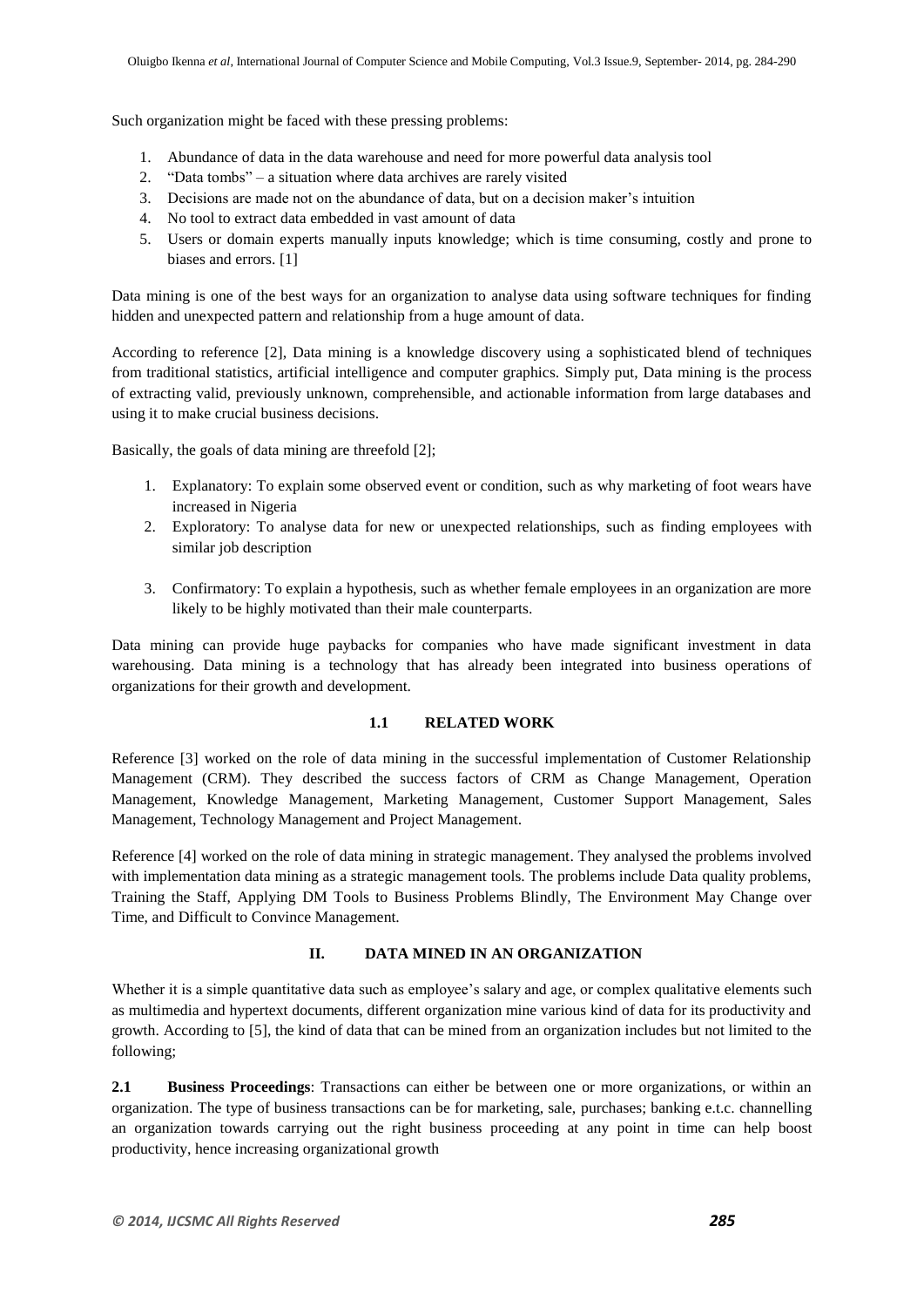**2.2 Memos and reports**: Organizations collects and exchanges memos and reports in textual form either between or within organizations. These memos and reports are usually exchanged through E-mails. These messages are stored for future use to build a strong digital library and mined whenever needed.

**2.3 World Wide Web Repository**: World Wide Web is a large repository of multimedia and hypertext document, covering a broad variety of topics covered and the infinite contributions of resources and publishers. Even though WWW can be redundant and inconsistent sometimes, information mined from the WWW can be of great importance to improve organization productivity.

**2.4 Digital Media**: The ease, economy of scale and scalable nature of digital information have increased its wide spread use in organization. Most organizations are beginning to convert their data repositories into digital format.

**2.5 CAD and Software engineering data**: There are a number of Computer Aided Software Engineering (CASE) tools which organizations can use to design their databases and data warehouse. These tools generates large amount of objects, codes and function libraries which needs to be properly managed and maintained.

# **III. HOW ORGANIZATIONS MINE DATA**

The choice of an appropriate method to mine data depends on the nature of the data to be analysed, as well as the size of the data set. An organization might choose to perform data mining against either the data marts (a small-scale warehouse) or the enterprise data warehouse or both. Several different techniques (also known as Data mining task) can be used to mine data, with each technique having its own choice of operation for implementation. These operations include Predictive Modelling, Database segmentation, Link analysis, and Deviation detection. The technique used and results obtainable includes:

**3.1 Regression**: it is widely used to map data item to a real valued prediction variable. In simple terms, regression tests or discovers relationships between historical data (dependent and independent variables) in the data warehouse. The types of regression model used may include Linear Regression, Multivariate Linear Regression, Non Linear Regression, and Multivariate Non Linear Regression.

**Result obtainable**: Successful implementation of Regression will help in successfully forecasting business context (i.e. determining the increase or decrease trends relative to the dependent and independent variables.

**3.2 Decision Tree Induction (DTI)**: This technique test or discovers if certain conditions are obeyed, and then rules for decision propensity. Basically, Decision trees are tree-shaped structures that represent sets of decisions. These decisions generate guidelines for the classification of a dataset.

**Result obtainable**: DTI as a Data Mining technique serves as a support system that empowers managerial decision making process in an organization.

**3.3 Clustering**: Clustering technique can be used alongside signal processing to discover similar subgroups and segments, or similar classes of objects. According to [6], clustering techniques can help further identify dense and sparse regions in object space and can discover overall distribution pattern and correlations among data attributes.

**Result obtainable**: Clustering can help organize business functions in hierarchy; by maximizing the similarity between business functions of the same hierarchy and minimizing the similarity between business functions of different hierarchy.

**3.4 Classification**: Classification is the most commonly applied data mining technique, which employs a set of pre-classified examples to develop a model that can classify the population of records at large. Fraud detection and credit risk applications are particularly well suited to this type of analysis. This approach frequently employs decision tree or neural network-based classification algorithms [6]. Classification can be used with Clustering, Regression or with DTI.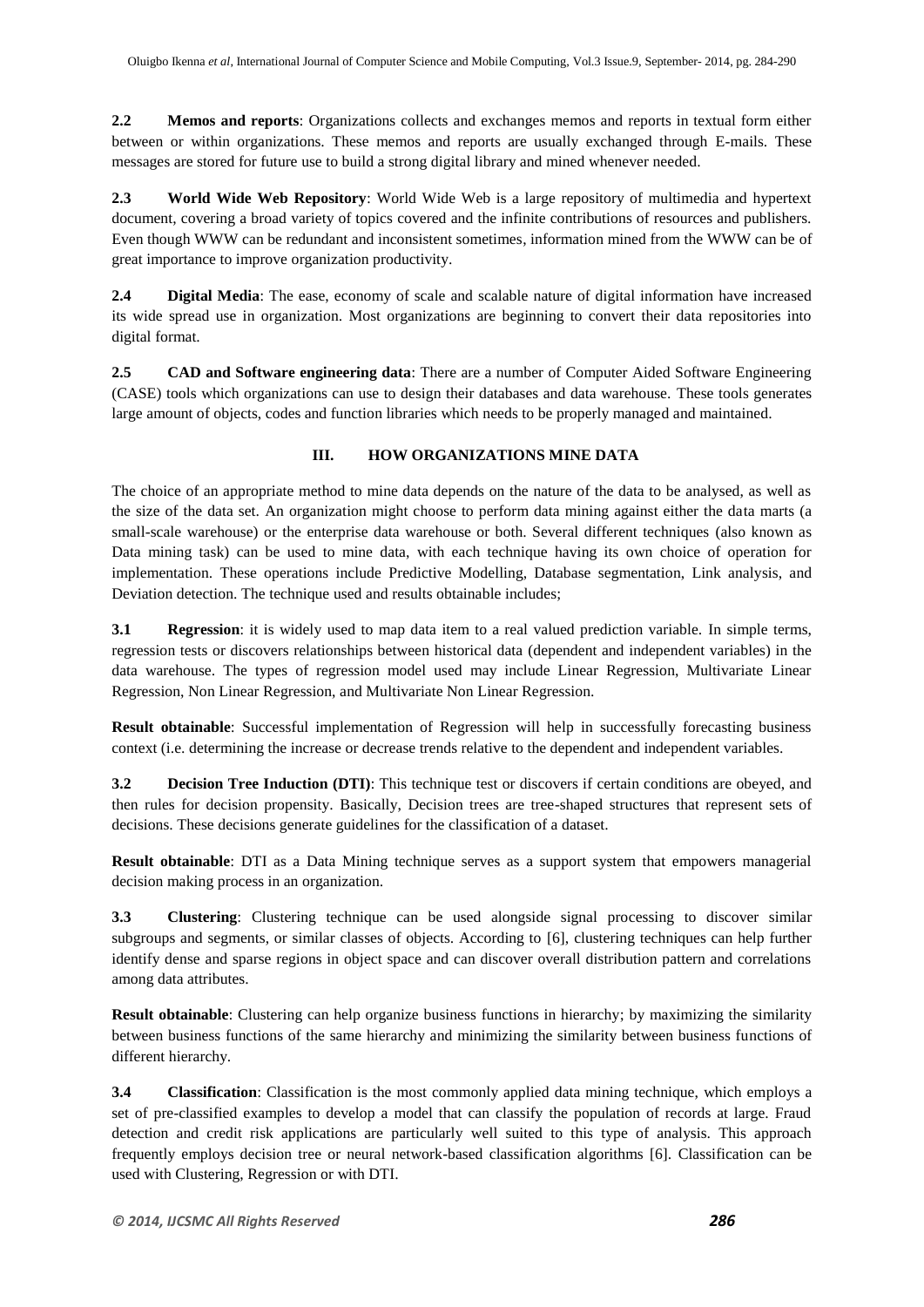**Result obtainable**: Successful implementation of Classification can help an organization determine the behavioural pattern of their employees or customers, and grouping those employees/customers with similar behaviour together.

**3.5 Neural networks**: This technique develops predictive models based on principles modelled after the human brain. It resembles the biological neural network in structure, and it has the ability to detect meaning and trends from complicated data, that are too complex to be noticed by human or computer technique.

**Result obtainable**: Since neural networks learn through training, many organizations have deployed neural networks in solving real business problems.

**3.6 Fractals**: This is a data mining technique that is used to compress large databases into simpler structures without losing information. This helps reduce memory requirements to store information, and saves time in accessing large repository of data in a database. This in turn can increase an organization's productivity.

# **IV. APPLICATIONS OF DATA MINING**

Data mining techniques have been successfully used for a wide range of real-world applications. Data mining applications are growing rapidly for the following reasons:

- 1. The amount of data in data warehouses and data mart s is growing exponentially. Organizations need the type of automated techniques provided by data mining tools to mine the knowledge in these data
- 2. New data mining tools with expanded capabilities are continually being introduced
- 3. Increasing competitive pressures and productivity are forcing organizations to make better use of the information and knowledge contained in their data.

The general wide range application of data mining in business functions of an organization includes the following;

**4.1 Profiling Population**: Developing profiles of high-value customers, credit risks, and credit card fraud. In-depth knowledge of customers and business partners helps an organization build a healthy business-tobusiness or business-to-customer relationship

**4.2 Analysis of business trends**: involves identifying the growth trend in the market. Understanding the trends of goods and services (either below or above average) will help an organization remain competitive.

**4.3 Target Marketing**: involves identifying customers (or customers segments) for promotional activity. Having a good relationship with a particular market segment will help boost the organization's productivity.

**4.4 Customer retention and Churn Analysis**: examining the behaviour of customers who have left for competitors to prevent remaining customers from leaving. Organizations, especially Telecommunication companies are interested in predicting the churning behaviour of their customers beforehand so that selective marketing strategies can be developed towards these groups to reduce churning rate [7].

**4.5 Financial Forecasting**: Data mining techniques can be used for forecasting prices, returns or volatilities of various financial securities, so that investment companies can develop more accurate portfolio allocation models and suggest creative diversification alternatives to their customers [8].

**4.6 Up-Selling**: Identifying new products or services to sell to a consumer based upon critical events and life-style changes.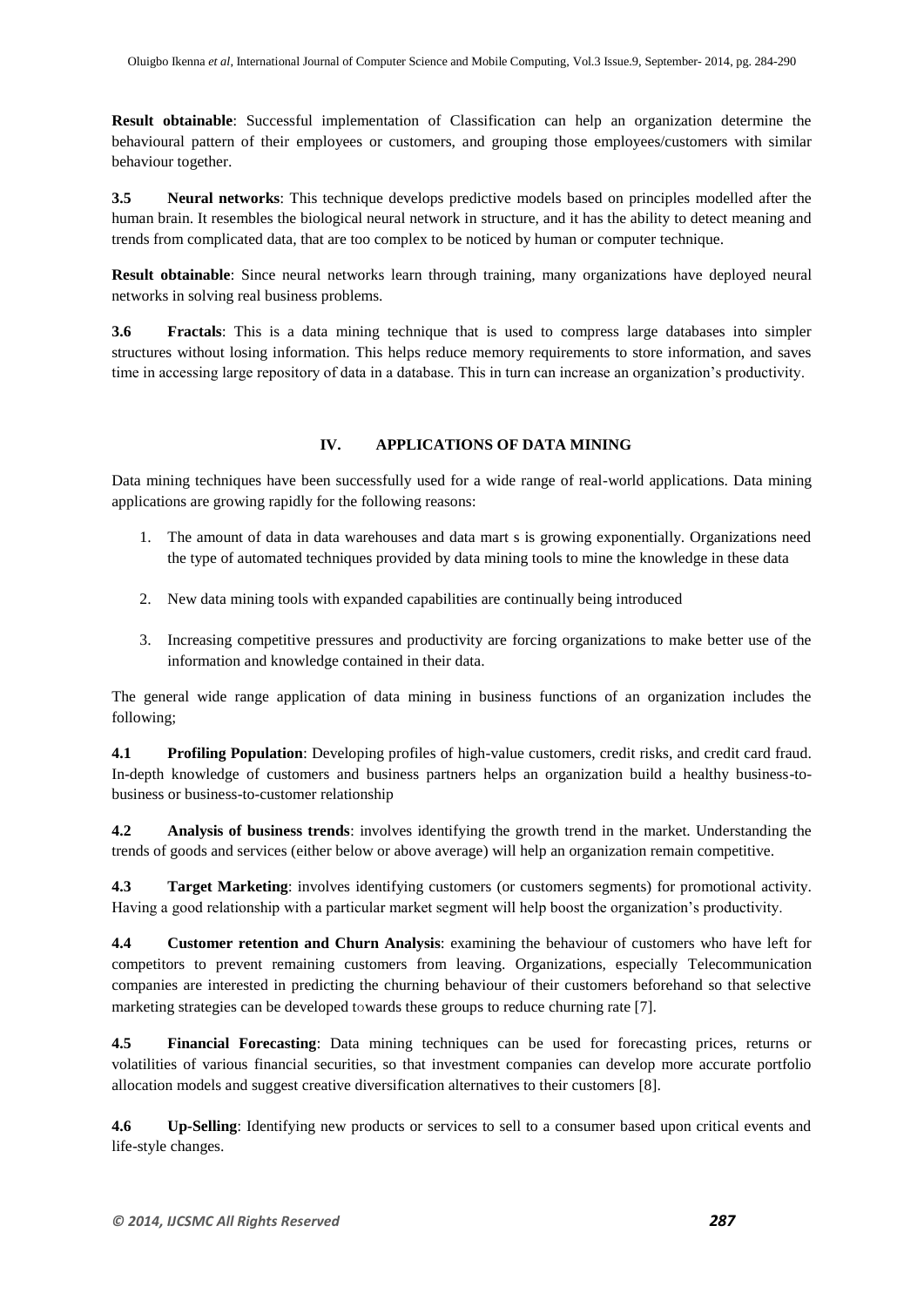**4.7 Product Affinity**: helps an organization identify products that are purchased concurrently, or the characteristics of consumers for certain product groups

**4.8 Fraud Detection**: Fraud detection models identify which transactions are likely to be fraudulent. Predicting the likely fraudulent behaviour may cause lots of savings for financial institutions especially banks for credit card fraud or telecommunication companies for telephone call fraud. For example online DM models running behind operational systems can quickly identify and monitor suspicious transactions [9].

More specifically, data mining can be applied in different organizations to achieve different objectives. These objectives in turn increase the productivity, and promote the growth of these organizations.

## **Data Mining in Health care**

With the growth in electronic health records (EHRs), more and more facilities are gathering huge amounts of digitized patient data. Because EHRs contain so much data, they provide a rich source for healthcare organizations to tap for information about how to improve patient care and reduce costs. Healthcare providers can use data mining to uncover previously unknown patterns from vast data stores and then use this information to build predictive models. Data mining in health care have the following benefits:

- 1. Healthcare workers can use data mining applications to identify and track chronic diseases and highrisk patients, and design appropriate interventions. Hence, Patients can receive better, more affordable healthcare services.
- 2. Healthcare organizations can use data mining to make better patient-related decisions. It can also help these organizations influence revenues, costs, and operating efficiency while maintaining high-quality care.

#### **Data Mining in Banking and Insurance**

Applying Data mining in the banking sector can help banks detect patterns of fraudulent credit card use, identify and reward loyal customers, and predicting customers likely to change their credit card affiliation. Similarly, a credit card company can leverage its vast warehouse of customer transaction data to identify customers most likely to be interested in a new credit product. In insurance, data mining can help insurance companies predict which customers will buy new policies.

## **Data Mining in Retail Marketing**

Data mining in retail marketing assists in identifying the buying patterns of customers, predicting response to mailing campaigns, finding associations among customer demographic characteristics, and in Market basket analysis.

## **Data Mining in Education**

Data Mining is a relatively new technology in educational institutions. The more data these institutions collect about their students, the more the value these institutions will deliver to them. And the more value you can deliver to them…the more the revenue generate. Most of the data mining techniques mentioned above can be applied in education. For example, the concepts of fractals can be used to breakdown large students and staff data repository into smaller structure for easy data access and retrieval. Likewise, previously unknown and actionable data can be mined from an institutions database to support decision making.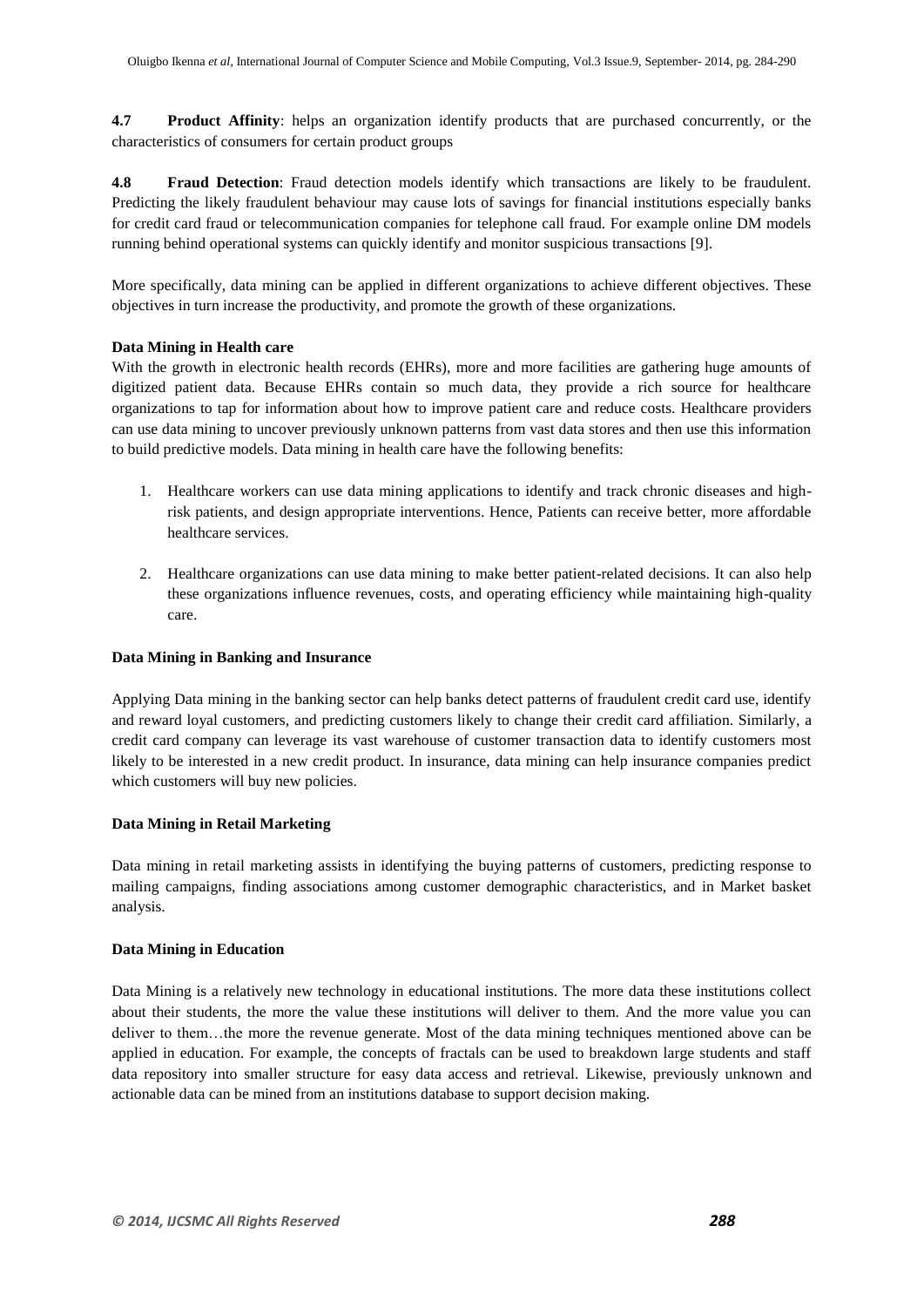## **V. BENEFITS AND ISSUES OF DATA MINING FOR ORGANIZATION'S GROWTH**

Deploying data mining in an organization can be of great advantage;

- 1. **Competitive Advantage**: Data mining can provide insights that will increase customer's loyalty, Unlock hidden profitability within the organization, and increase staff/client/customer retention [11].
- 2. **Insight into the future**: Comparing the information derived from past data mined in the organization with current information can give new insights to the organization that otherwise might be overlooked. For example, an organization that knows there is always a sharp decline in sales in a particular month can give extra attention and effort into maximizing the output from that month.
- 3. **Economy of scale**: Mining only valuable and useful data from the data warehouse can potentially reduce the cost expended on having to work a large collection of information.
- 4. **Increased Productivity**: Applying complex Data mining techniques and algorithm to solve problems in an organization can reduce the time spent on achieving certain objectives, thereby increasing productivity.
- 5. **Induced Growth and development**: An organization having a competitive advantage in the market will have great customer and supplier relationship, thereby causing the organization to grow and develop.
- 6. **Potential high returns on investment**: An organization must commit a huge amount of resources to ensure the successful implementation of data mining and the cost can vary enormously. However studies show that average five-year returns on investment (ROI) in data mining reached over 35%, with more than 80% organization achieving over 35% ROI.

## **5.1 Issues of Data Mining**

While data mining is still in its infancy, it is becoming a trend. Before data mining develops into a conventional, widely accepted discipline, many still pending issues have to be addressed. The following are the problems faced with implementing data mining in an organization;

- 1. **Problem of poor data quality**: Applying Data mining techniques to a business problem requires availability of high quality data. This data may be primary data; those generated within the organization from various business functions, or secondary data; those data derived from other sources. Implementing data mining in an organization requires high quality data accumulated in the data warehouse of the organization. Even high quality data can be expensive; the return on investment of the data mining processes will cover the cost of the data. On the other hand low quality data is usually cheaper but most likely not cover return on investment for a Data Mining process.
- 2. **Employee empowerment**: Although Data mining can solve a whole lot of problems in an organization, finding a well-trained data mining expert for a Data mining project can usually pose a challenge. Adequate plans must be made to empower employees by providing trainings and compensation [10].
- 3. **Data integrity and security issues**: Integrity and security are important issues with any data collection that is shared and/or used in an organization. In addition, when data is collected for use, large amounts of sensitive and private information about individuals or companies is gathered and stored. This becomes controversial given the confidential nature of some of this data and the potential illegal access to the information. Moreover, data mining could disclose new implicit knowledge about individuals or